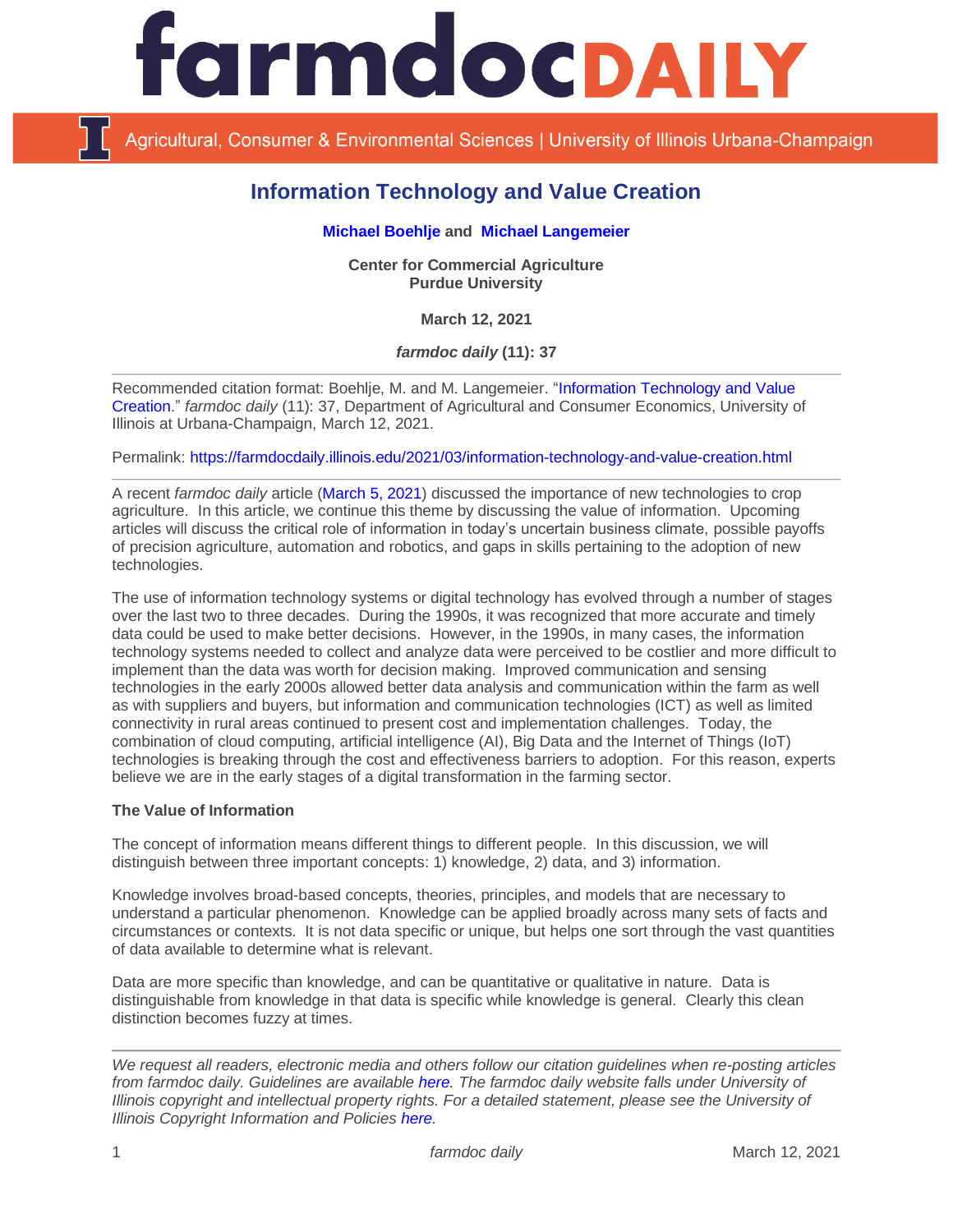Information is different from data or knowledge in two important dimensions: first, it is context specific, and second it is decision focused. In essence, if knowledge and data are combined and applied to a specific context (for example, a specific crop and parcel of land) and a specific decision (the proper level of fertilizer to apply to obtain a particular yield of a particular crop), they are transformed into valuable information. Data that is context specific and decision focused becomes information; information combined with knowledge results in improved decision making and better physical and financial performance.

Information has many attributes. It must be  $\underline{\text{time}}\underline{\text{ly}}$  – appropriate to the decision context and not out-ofdate. It must be technically accurate and scientifically sound. It must be objective and unbiased, and/or value judgements must be explicitly identified. It must be complete (as opposed to partial) so as to be useful to decision making, or its partial or incomplete nature must be clearly specified. It must be understandable – communicated in such a way that the user can comprehend it. And finally, it must be convenient – available when and where and at what time the user needs or wants it. These attributes will determine the value of information.

#### **Accuracy and Resolution**

As has been noted earlier, data becomes valuable as information as it becomes context specific and decision focused. In crop production, data are becoming more unit or activity specific. Geographic information and mapping systems combined with GPS guidance systems are being used to increase the resolution and accuracy in evaluating soil productivity characteristics and crop growing conditions by location in the field and make appropriate fertilizer, chemical, and other input adjustments to increase yield and/or reduce cost. This site specificity results in the potential for more precise crop farming.

At the same time as our measuring and monitoring systems have the potential to become more site or unit specific and real-time, the techniques for summarizing this data and converting it into decision focused information are becoming more common. Geo-referenced guidance linked to variable rate seed, fertilizer, and pest control application systems has the potential to generate not just yield maps, but profit or operating margin maps that enable us to assess which locales (acres, parcels, grids, etc.) generate the highest returns. And this data analysis system could even project or simulate during the growing season the profit potential of additional within season variable rate applications of fertilizer or insect and weed control informed by real-time sensing of the plant growth process.

Most standard farm accounting systems are driven by bottom-line, whole farm, or enterprise financial results with significant lags in measurement. With increased capacity to measure and monitor the process of crop growth combined with increased emphasis on process control to increase efficiency and improve quality, more of the record keeping activities must focus on process monitoring and measurement or activity accounting. This level of specificity and resolution is generally not yet part of standard accounting and data acquisition systems in agriculture, but changes are coming.

A point of caution concerning accuracy and resolution. Some decisions require further refinement of accuracy and increased resolution; this is particularly the case with tactical decisions in the production and marketing area where there will be an increasing emphasis on process monitoring and control. Other decisions, particularly strategic decisions, may not require as much data specificity and resolution. One must be careful to not become immobilized in the decision-making process by too much data or too high a level of data specificity. Also, it is important to note that data gathering incurs a cost as well as a benefit. Thus, the level of data specificity must be matched to the decision that is being made, and the cost of gathering that data at an increased level of specificity or resolution must be compared to the benefits received.

## **Collecting Data**

Some argue that "I can't waste my time collecting data that I'm not sure will be useful in making decisions; and when they show me it is useful, I will start to collect it." That seems to be a reasonable argument, but it has a fatal flaw. Data that is available but not recorded is lost forever – for example it is virtually impossible to reconstruct yield data from different areas in a field if it is not collected and linked to a specific location when the crop is harvested. Once we had the technology to make variable rate applications to more accurately apply seed and fertilizer to locations in the field where it could have the